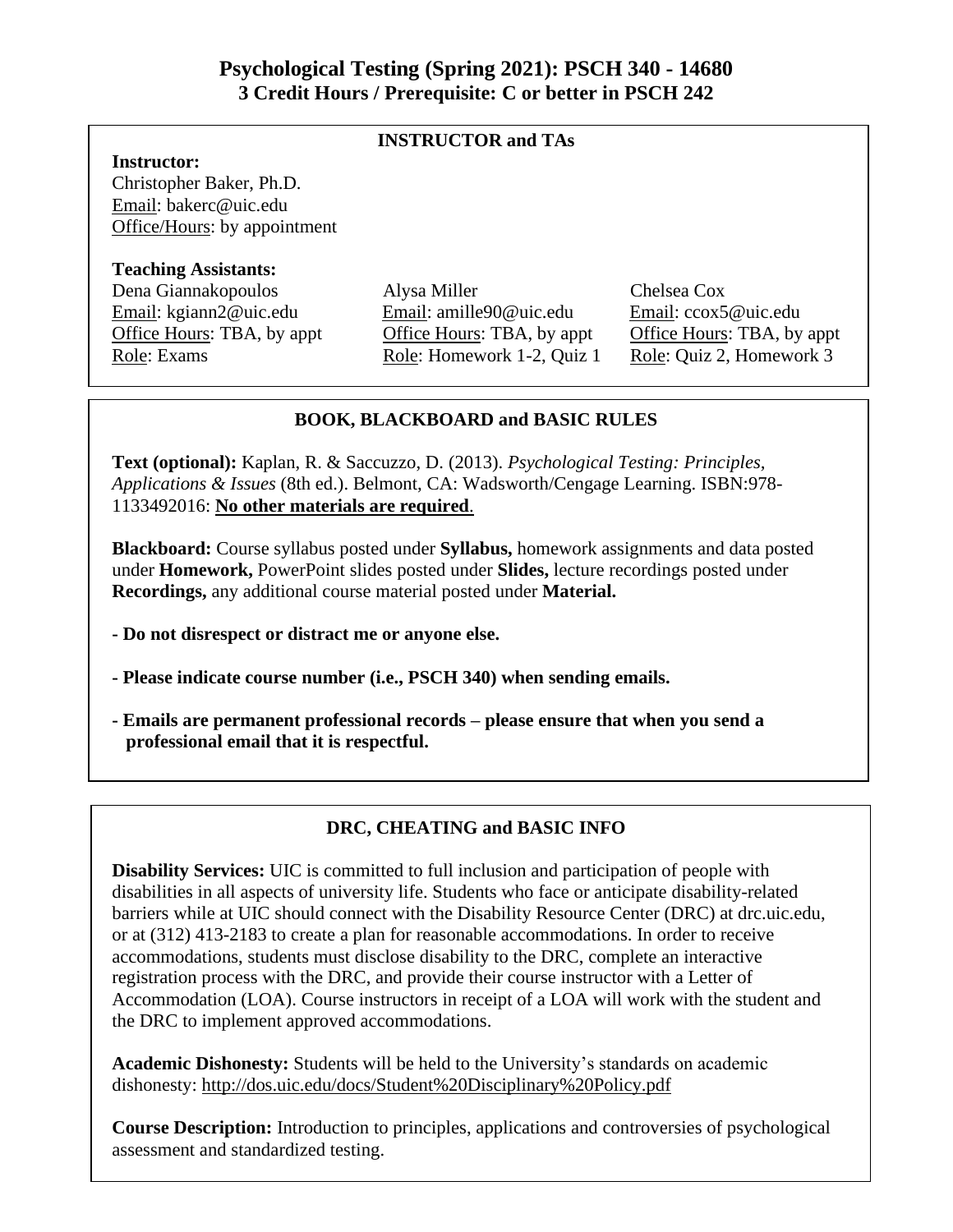# **EVALUATION:**

*\*\*All work for this course will be submitted online using blackboard*

**Quizzes (1 & 2): 20 pts (10 pts each)** 

*\*Quizzes are posted at 9am and due by 5pm \*Quiz grades penalized 2 points for every day late \*Quizzes are short-answer format*

**Homework (1-3): 30 pts (10 pts each)** 

*\*Students have 1 week to complete each homework \*Homework grades penalized 2 points for every day late*

**Exams (1 & 2): 150 pts (75 pts each)** 

*\*Students have 48 hours to complete each exam \*Exam grades penalized 5 points for every day late \*Exams are essay and short-answer format*

## **EXTRA CREDIT & GRADE DISPUTES**

*\*Extra credit may occur on quizzes and exams. No other extra points are available in this course.*

**\****All grade disputes must be resolved within 1 week of receiving the disputed grade.*

**200 Total Course Points:**

 $A = 180$  pts =  $90\%$  $B = 160$  pts =  $80\%$  $C = 140$  pts =  $70\%$  $D = 120$  pts =  $60\%$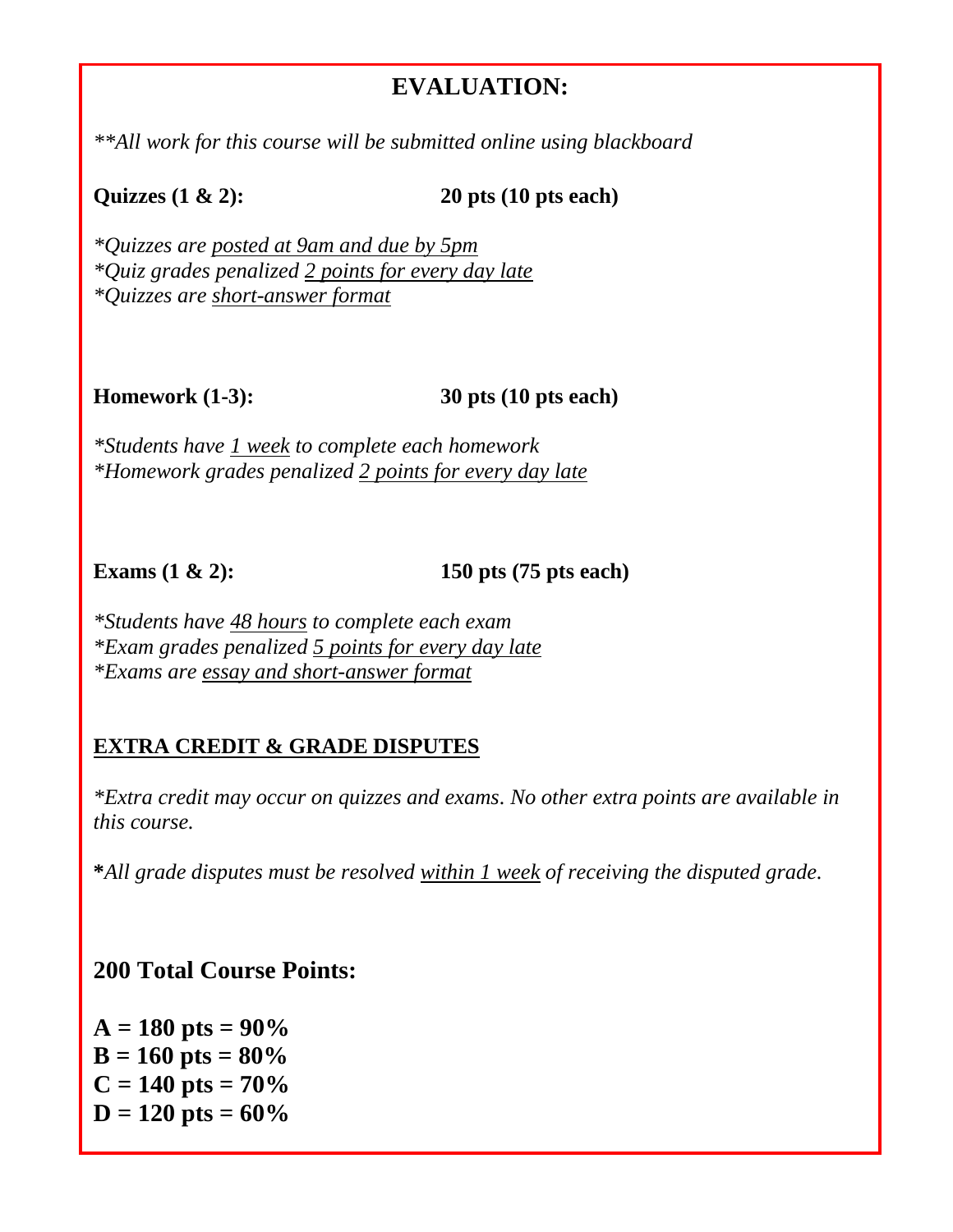## **Course Outline: 1/12/2021-4/30/2021 \* Outline subject to change with advanced notice**

```
-- week 1--
```
**January 11: Course Overview** 

**January 14: Background and History** Reading*: Chapter 1*

-- *week 2--*

**January 19:** Statistics for Testing Reading*: Chapter 2* 

**January 21:** Statistics for Testing continued Reading*: Chapter 2*

-- *week 3--*

**January 26: SPSS Training 1 Homework 1 Available (***Due February 2nd)*

**January 28:** Correlation Reading*: Chapter 3*

-- *week 4—*

**February 2:** Correlation and Other Topics Reading*: Chapter 3*  **Homework 1 Due (10 pts)**

**February 4: QUIZ 1 (10 pts), SPSS Training 2**

-- *week 5--*

**February 9:** Reliability Reading*: Chapter 4* **Homework 2 Available (***Due February 16th***)**

**February 11:** Reliability Reading*: Chapter 4* 

-- *week 6--*

**February 16:** Validity Reading*: Chapter 5* **Homework 2 Due (10 pts)**

**February 18: QUIZ 2 (10 pts), SPSS Training 3**

-- *week 7--*

**February 23: EXAM 1 Posted**

**February 25: EXAM 1 Due (75 pts)**